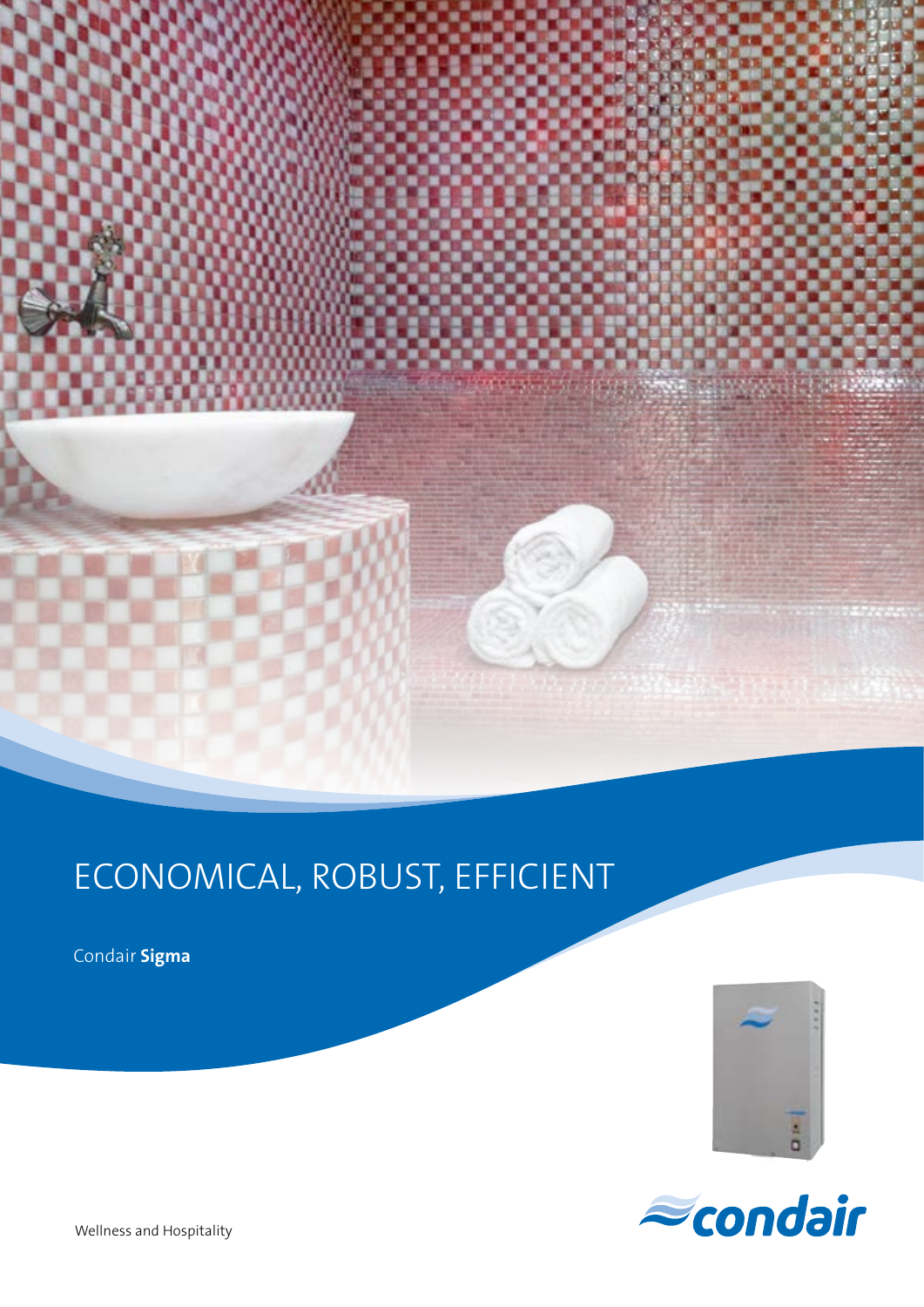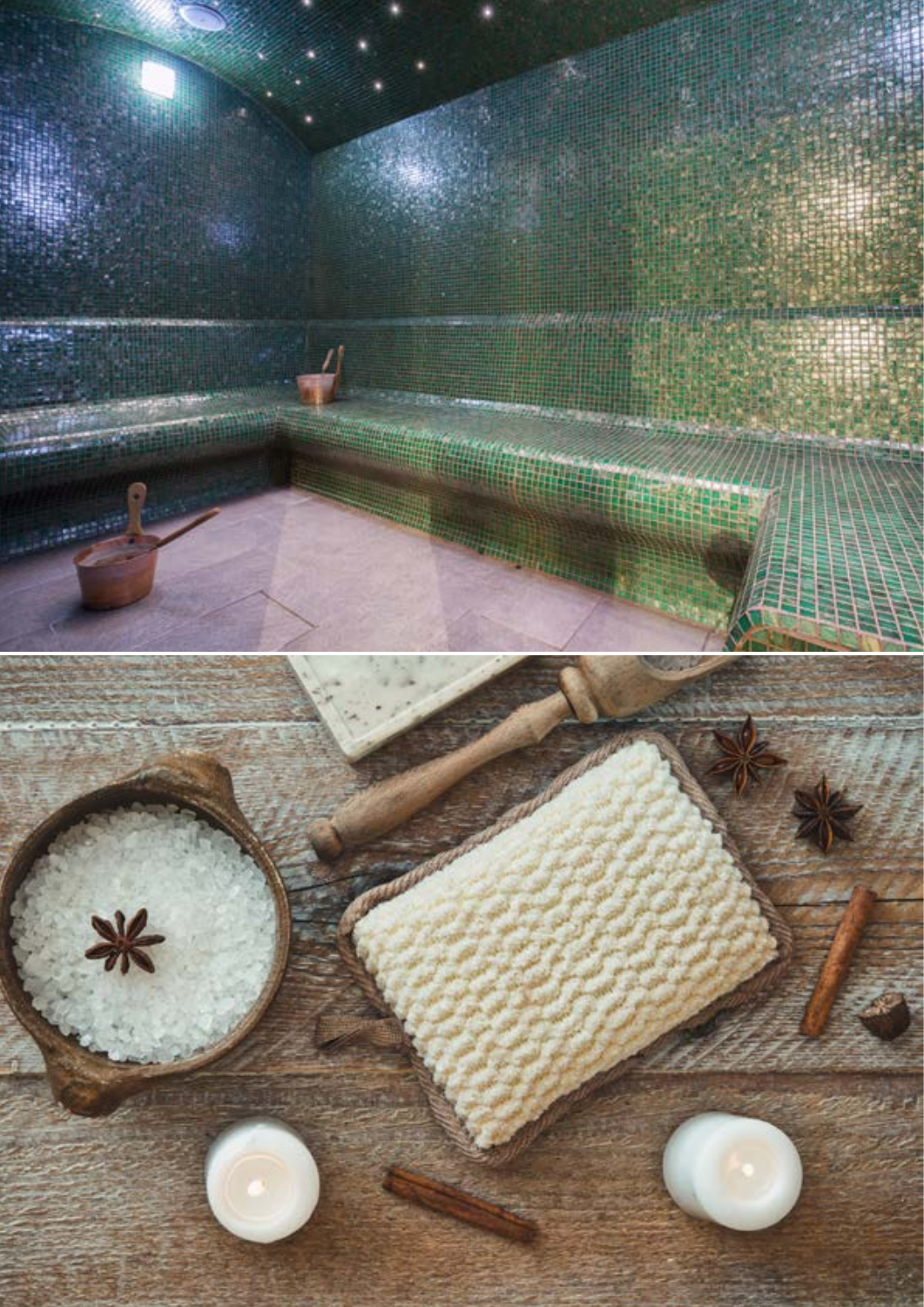## Condair **Sigma**

The Sigma generates sterilized, hygienic, odour-free steam. Available with seven practical power levels and in three different sizes, the Condair Sigma produces between 4 - 65 kg of steam per hour.

#### **Condair Sigma 4kg/h:**

Though compact, the Condair Sigma delivers all the advantages of the larger models with 4-kg steam output per hour, a mere width of 28.5 cm and total housing volume of 25 l. So it even fits into small niches and narrow cabins. Perfect for applications with limited space.

#### **Durable and rugged**

The high-quality finish guarantees a long service life. A robust, hot-dip galvanized housing contains Condairs time-tested steam cylinders. All in all, an affordable and highly reliable humidification solution.

#### **Easy to install**

The front of the housing is removable, providing convenient access to all components. Installation and servicing work is quick and simple.

#### **The Condair Sigma steam cylinder**

The exchange cylinders are designed for use with ordinary tap water. The extra-large, galvanized electrodes have proved their reliability over many years of practical use.

#### **Intelligent water management**

In tandem with the electronically controlled water management system, the steam cylinder adapts perfectly to local water quality. This guarantees safe, reliable operation while reducing water consumption to a minimum. The cylinder can be changed in seconds and downtimes are kept as short as possible.

#### **SC-System**

As an option, the Condair Sigma is available with the patented SC system. The SC system has an unusual, advanced feature that puts it in a class of its own.

Air is blown cyclically into the steam cylinder causing the water to swirl. This keeps the particles of limescale in the entire steam cylinder constantly in motion and prevents them from settling on the sides of the cylinder.

The formation of limescale deposits on the heating electrodes and on the bottom and sides of the cylinder is prevented.

The fine particles of scale suspended in the water are rinsed out and removed during the automatic blowdown phase.

When the blowdown process is complete, the system is automatically refilled with fresh water and no interruption to operations.

The Condair humidifier's SC system does not prevent the formation of limescale completely but it does make the interval between services significantly longer.